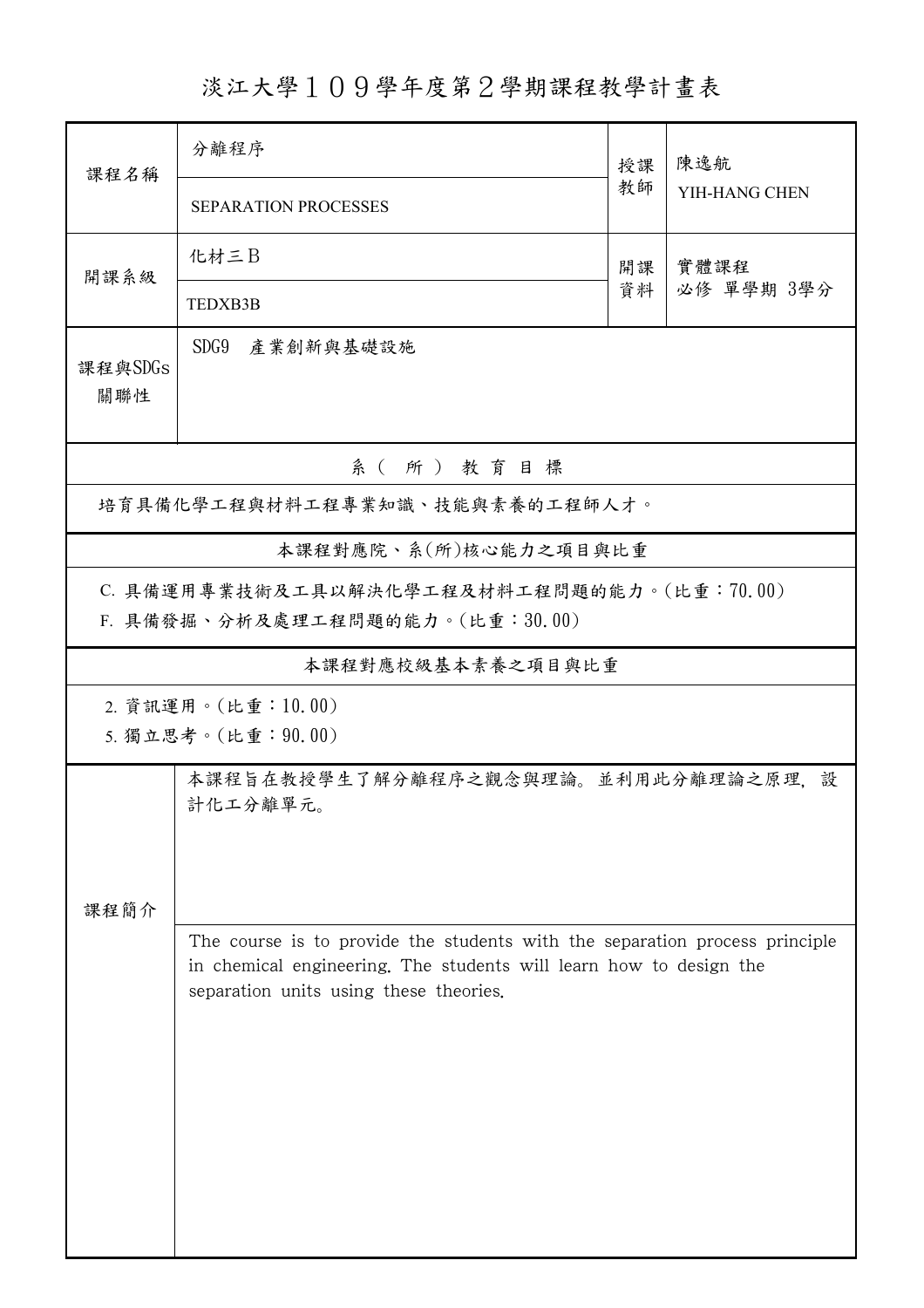## 本課程教學目標與認知、情意、技能目標之對應

將課程教學目標分別對應「認知(Cognitive)」、「情意(Affective)」與「技能(Psychomotor)」 的各目標類型。

一、認知(Cognitive):著重在該科目的事實、概念、程序、後設認知等各類知識之學習。

二、情意(Affective):著重在該科目的興趣、倫理、態度、信念、價值觀等之學習。

三、技能(Psychomotor):著重在該科目的肢體動作或技術操作之學習。

| 序<br>號         | 教學目標(中文)                     |                                                                            |            | 教學目標(英文)                                                                                |       |  |  |  |  |
|----------------|------------------------------|----------------------------------------------------------------------------|------------|-----------------------------------------------------------------------------------------|-------|--|--|--|--|
| 1              | 了解分離程序之觀念與理論。                |                                                                            |            | Understanding the concept and theory of separation<br>processes.                        |       |  |  |  |  |
| $\overline{2}$ | 利用分離理論之原理設計化工分離<br>單元。       |                                                                            |            | Using the principle of separation theory designs<br>separation units in chemical plant. |       |  |  |  |  |
|                | 教學目標之目標類型、核心能力、基本素養教學方法與評量方式 |                                                                            |            |                                                                                         |       |  |  |  |  |
| 序號             | 目標類型                         | 院、系(所)<br>核心能力                                                             | 校級<br>基本素養 | 教學方法                                                                                    | 評量方式  |  |  |  |  |
| 1              | 認知                           | C                                                                          | 2          | 講述、討論                                                                                   | 測驗、作業 |  |  |  |  |
| 2              | 認知                           | CF                                                                         | 25         | 講述、討論                                                                                   | 測驗、作業 |  |  |  |  |
|                | 授課進度表                        |                                                                            |            |                                                                                         |       |  |  |  |  |
| 週次             | 日期起訖                         | 內 容 (Subject/Topics)                                                       |            |                                                                                         | 備註    |  |  |  |  |
| 1              | $110/02/22$ ~<br>110/02/28   | Introduction to Separation Process                                         |            |                                                                                         |       |  |  |  |  |
| $\overline{c}$ | $110/03/01$ ~<br>110/03/07   | Stage and Continuous Gas-Liquid Separation process<br>(Absorption process) |            |                                                                                         |       |  |  |  |  |
| 3              | $110/03/08$ ~<br>110/03/14   | Stage and Continuous Gas-Liquid Separation<br>process(Absorption process)  |            |                                                                                         |       |  |  |  |  |
| 4              | $110/03/15$ ~<br>110/03/21   | Stage and Continuous Gas-Liquid Separation<br>process(Absorption process)  |            |                                                                                         |       |  |  |  |  |
| 5              | $110/03/22$ ~<br>110/03/28   | Stage and Continuous Gas-Liquid Separation<br>process(Absorption process)  |            |                                                                                         |       |  |  |  |  |
| 6              | $110/03/29$ ~<br>110/04/04   | 教學行政觀摩日                                                                    |            |                                                                                         |       |  |  |  |  |
|                | $110/04/05$ ~<br>110/04/11   | Vapor-Liquid Separation processes (Distillation<br>process)                |            |                                                                                         |       |  |  |  |  |
| 8              | $110/04/12$ ~<br>110/04/18   | Vapor-Liquid Separation processes(Distillation<br>process)                 |            |                                                                                         |       |  |  |  |  |
| 9              | $110/04/19$ ~<br>110/04/25   | Vapor-Liquid Separation processes (Distillation<br>process)                |            |                                                                                         |       |  |  |  |  |
| 10             | $110/04/26$ ~<br>110/05/02   | 期中考試週                                                                      |            |                                                                                         |       |  |  |  |  |
| 11             | $110/05/03$ ~<br>110/05/09   | Vapor-Liquid Separation processes (Distillation<br>process)                |            |                                                                                         |       |  |  |  |  |
|                |                              |                                                                            |            |                                                                                         |       |  |  |  |  |